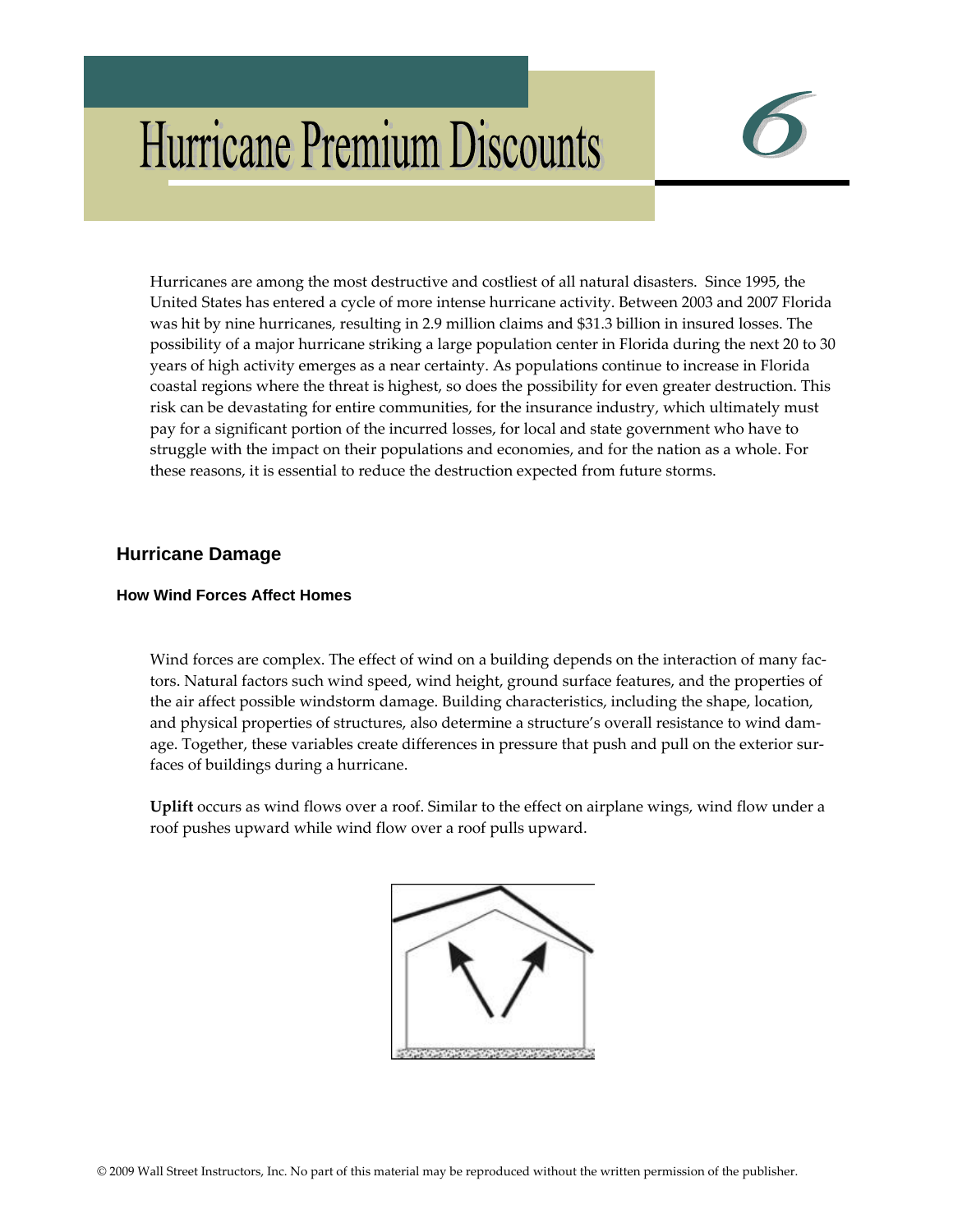**Tilting** or **sliding** occurs when horizontal wind pressures create a shearing action along the foun‐ dation.



**Overturning**, or rotating off the foundation, can also result from shearing action when a structure is otherwise unable to tilt or slide off the foundation.



#### **Safe Homes**

A safe home is designed to resist these three effects of wind. The exterior surfaces of a home inter‐ act to function as the building envelope. Think of this envelope as a protective shield from the outdoor elements such as heat, humidity, and stormy weather. A stronger shield makes for a safer home and more comfortable occupants.

The structural components of a building envelope are the foundation, walls, and roof. A safe envelope has a continuous load path. This load path connects all the structural parts of a building envelope much like how a human skeleton supports and connects parts of our body.

The non‐structural components of a building envelope include windows, doors, garage doors, and other openings in the structural components. These parts protect the inside of a building much like how human skin protects our internal organs.

In addition, the location of the structure has an impact on its ability to resist high winds. Winds are subject to "friction" – objects on the ground can significantly retard wind speed, while taller buildings may bear the brunt of much higher winds. If the structure is in an unobstructed location or within 1,500 feet of open water, it is more susceptible to damages caused by high winds. Proper landscaping may help to shield the home and divert winds around the building.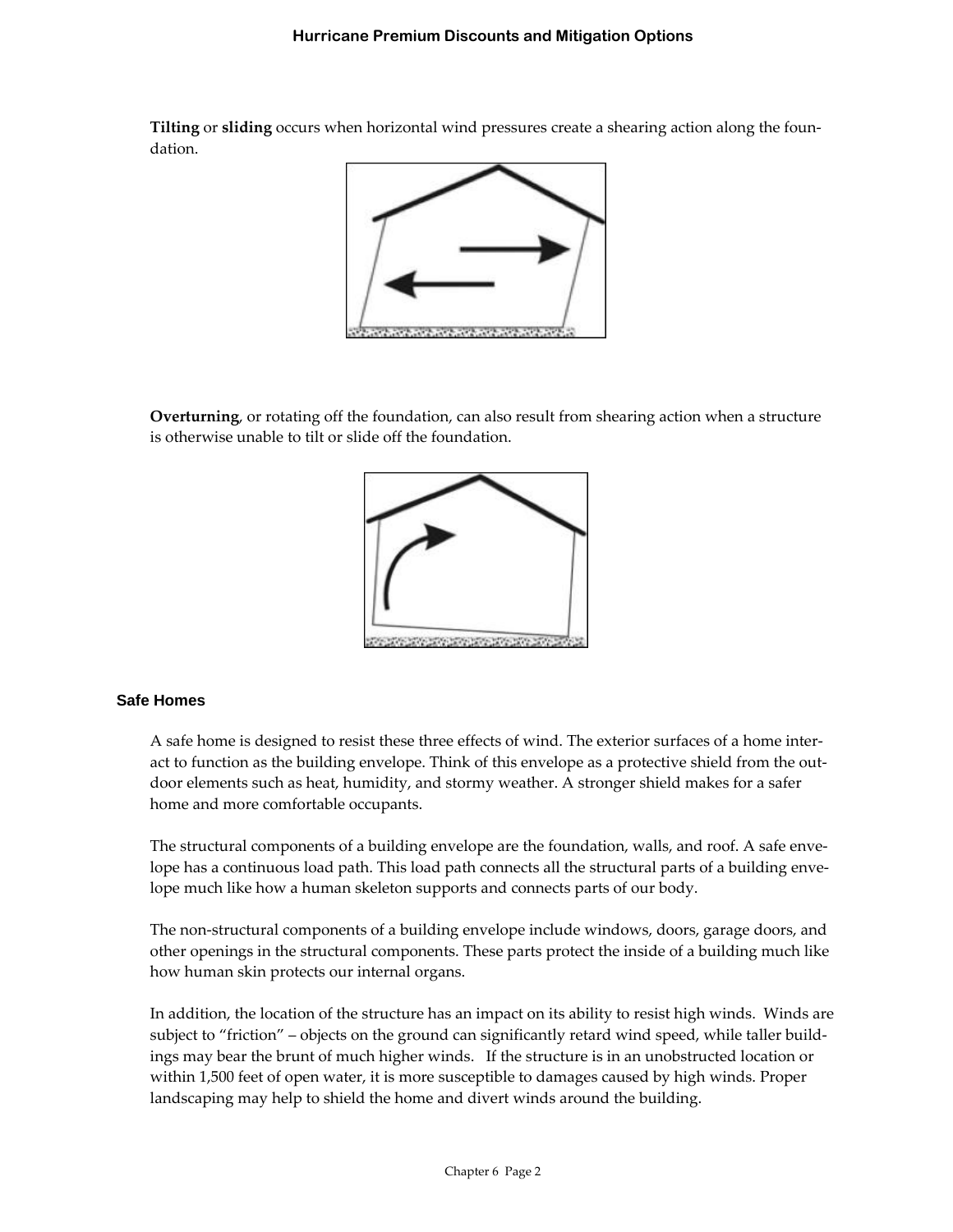#### *Wind Damage*

The weakest link in the building envelope is the point most likely to fail in a windstorm. When a hurricane or tornado strikes, a home is only as strong as the weakest link. Typically, when one link fails, the rest of the structure is subjected to greater stress and probability of failure. For example, high winds will exert uplift on a home's roof. Normally, that force is exerted externally, by the passage of the wind over the roof and under the eaves. If, however, a window is blown out, or a gable wall is forced in by the shearing effect of the wind, the uplift force is multiplied: the wind coming in through the breach exerts an additional interior force lifting the roof. Likewise, small cracks in the building's exterior may allow wind‐borne water into the structure. Over a period of time, that water may saturate insulation, weighing down the ceiling or weakening other structural components. The collapse of an interior ceiling may damage the integrity of the load path, weakening walls or connections with the roof, and eventually lead to catastrophic damage.

Sometimes a high wind speed alone can break the building's load path or punch a hole in the building envelope ‐‐ the actual force of high winds can cause a door or window to break open or a gable end to shear. Other times nearby debris can be picked up in the wind and projected against the building envelope. Roof shingles from a neighbor's home, branches from fallen trees, or unsecured yard furniture are examples of potentially dangerous wind‐borne debris that can break windows or doors.

Once wind forces create an opening in the building envelope, the dangers of structural failure greatly increase. Obviously, wind damage will result if the building envelope fails, but water in‐ trusion can be just as damaging – if not more so.

#### *Water Intrusion*

Once the wind has opened up a structure, wind-driven rain enters, causing additional damage. Direct wind damage to structures built to high wind standards has been reduced, but it has become clear that just improving the structural integrity of homes is not enough. Wind driven water intrusion can cause catastrophic damage to walls, ceilings, and interiors of homes, which leads to major disruption of households. Water intrusion can be of particular importance to the homeowner because some insurance policies do not cover water intrusion unless it originates from dam‐ age to the roof, walls, windows or doors of the home. When wind speeds get above 60 mph, rainwater is driven against the exterior of the home with great force. Any time water builds up on the exterior wall surfaces and there is lower pressure on the inside of the house, the water can pene‐ trate in large quantities through cracks, holes and gaps in the siding and around windows and doors. When this happens for hours at a time the resulting damage and mold can be as devastating as wind damage. After a storm passes, mold can be a particularly insidious problem if no electricity is available to dry out damaged homes. Some studies have found that water damage can in‐ crease the cost of an insurance claim up to eight times as much as simple wind damage alone. Hurricanes also bring the possibility of storm surges along coastal areas caused by wind‐whipped tidal forces as well as localized inland flooding from the tremendous amounts of rain that fall during the storm. Windstorm policies will protect a homeowner from damages arising from high winds (and wind-borne water damage), but will not cover damage caused by storm surges, flooding and standing water. Flood insurance, available through the National Flood Insurance program is available to cover those perils. This program focuses only on windstorm coverage.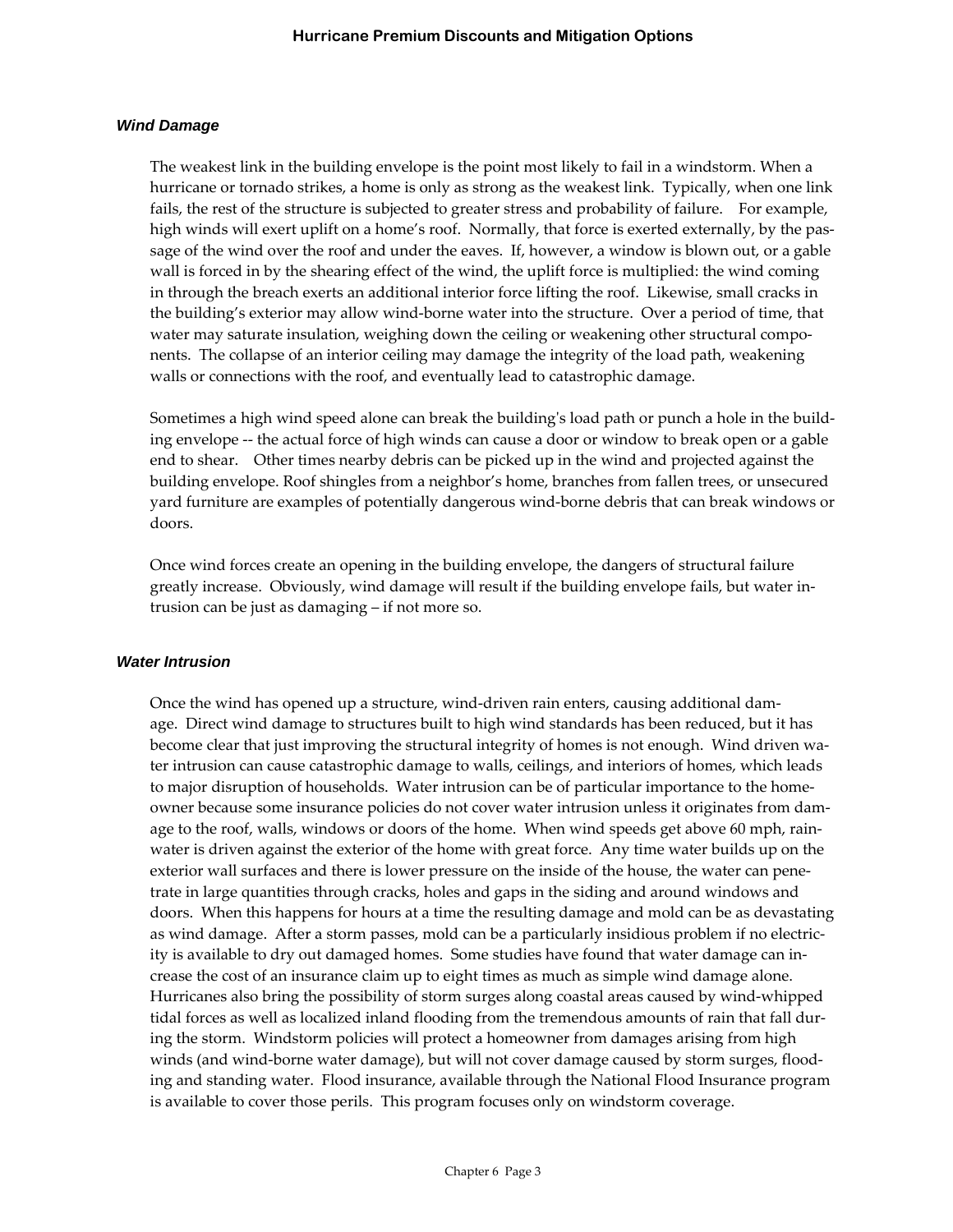# **Lessons Learned**

On August 24, 1992, Hurricane Andrew slammed into south Florida. This devastating storm wrought over \$25 billion in damage, leaving 43 people dead in its wake. Andrew's catastrophic disaster recovery costs threatened to undermine property insurance companies doing business in the State of Florida. In the aftermath of Hurricane Andrew, the Florida Legislature created a series of tools to stabilize the economy and insurance industry in anticipation of future storms:

#### *Insurance Industry Reorganization*

Citizens Property Insurance Corporation was formed by a merger of the Florida Windstorm Under‐ writing Association and the Florida Residential Property and Casualty Joint Underwriting Association to provide coverage for residents unable to obtain a conventional homeowners insurance policy.

The Florida Hurricane Catastrophe Fund, a re‐insurance fund, was established to limit insurance exposure after a storm.

#### *Hurricane Preparedness*

The Bill Williams Residential Safety and Preparedness Act created the "Hurricane Loss Mitigation Program". The Legislature intended this program to direct funds for, "programs to im‐ prove the wind resistance of residences and mobile homes, including loans, subsidies, grants, demonstration projects, and direct assistance; cooperative programs with local governments and the federal government; and other efforts *to prevent or reduce losses or reduce the costs of rebuilding after a disaster*".

This program is administered by the Florida Division of Emergency Management, with the input of the Residential Construction Mitigation Program (RCMP) Advisory Council. This program funds loss mitigation efforts for mobile homes, assistance to cover mitigation costs for lower‐income homeowners, hurricane research, statewide mitigation planning, informing the public of wind mitigation issues, and post‐storm rebuilding efforts. This program also funded the research necessary to develop the residential inspection program that now forms the basis for the My Safe Florida Home Program (discussed below).

#### *Building Code Revisions*

In 1994, Miami‐Dade County strengthened its building code to address a number of flaws that came to light after Hurricane Andrew. Shortly thereafter, Broward County also adopted the Miami ‐Dade revisions, creating the South Florida Building Code ‐‐ the most wind‐resistant building code in the United States. In 2001, the state adopted a new, strengthened building code for the rest of the state – the Florida Building Code or FBC. This uniform code replaced more than 450 local building codes across the state. (Miami‐Dade and Broward Counties continue to use the South Florida Building Code they enacted in 1994.)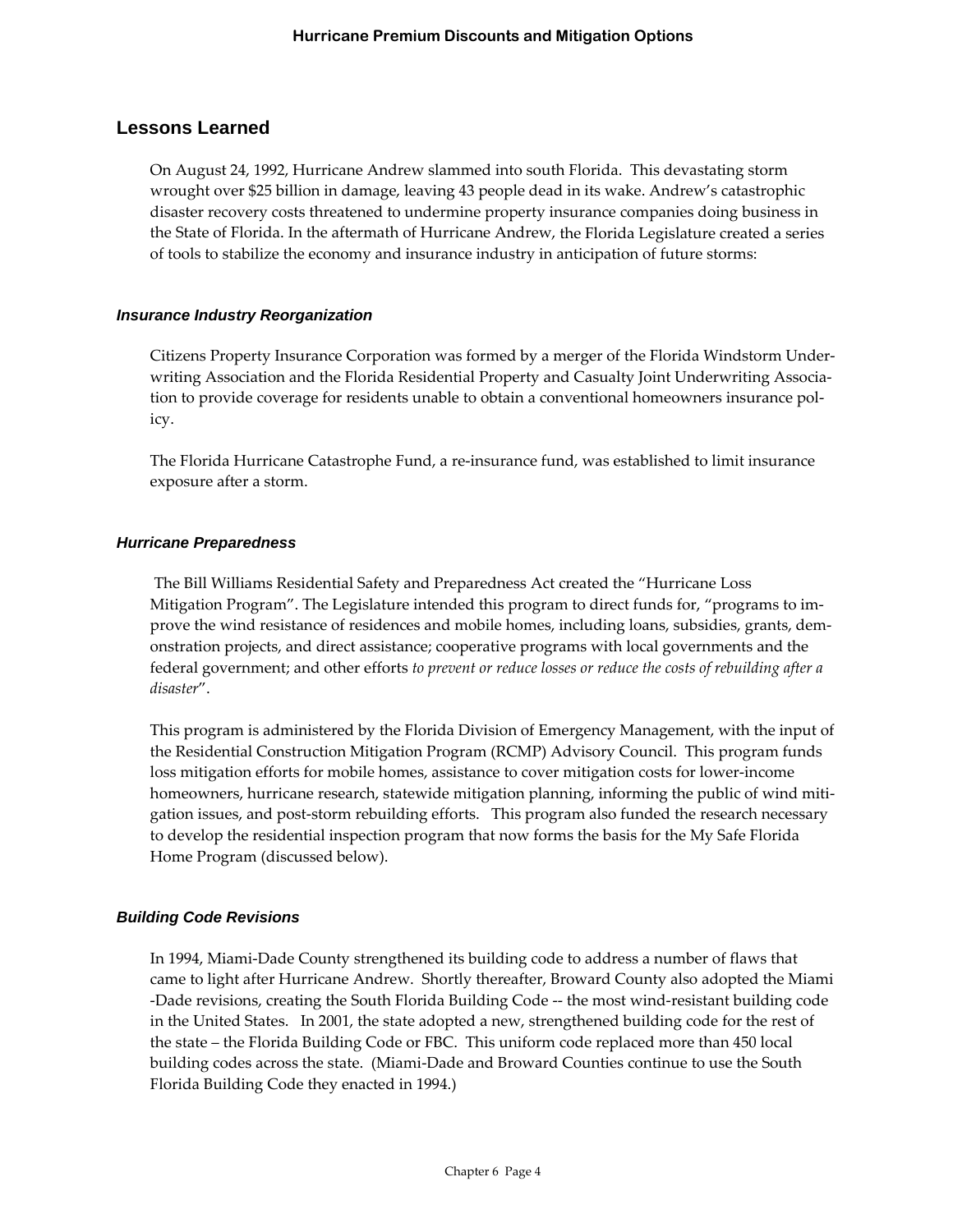Recent research indicates that improving the resiliency of the building stock located in hurricaneprone regions can markedly reduce loss and damage. In the aftermath of Hurricane Charley, postdisaster assessments indicated that insured losses for structures built under the 2001 Florida Build‐ ing Code were as much as 40‐50% lower than equivalent homes built to the previous building codes. Florida continues to fund research and testing of hurricane mitigation technologies that can be incorporated into future building code revisions. The state also participates in the Federal Alliance for Safe Homes and its "Blueprint for Safety" program, which encourages homebuilders to use mitigation techniques that exceed the minimum requirements of the Florida Building Code.

The new building codes adopted in 1994 and 2001 focus on new construction in Florida. In 2007, the legislature turned its attention to older homes. The legislature directed the Florida Building Commission to adopt standards for mitigation techniques for site‐built, single‐family‐residential structures constructed prior to the implementation of the Florida Building Code. In particular, the law directed the Building Commission to find effective techniques to:

- brace gable end walls,
- ♦ add secondary water barriers for roofs,
- ♦ enhance roof‐to‐wall connections
- ♦ strengthen roof‐decking attachments, and
- protect building openings such as windows and doors.

The purpose of this directive is to develop cost-effective techniques homeowners can use to make their existing home more storm resistant.

Homeowners can easily implement some of these improvements ‐‐ such as opening protection and gable‐end wall bracing ‐‐ for relatively little cost without major reconstruction. Other upgrades are more complicated and costly. Reroofing presents an excellent opportunity for homeowners to tackle the more complicated and costly mitigation techniques. As a result, the Florida Building Code was amended in 2007 to require that all roof replacements in Florida strengthen the roof decking attachments and incorporate a secondary water barrier.

(In addition, the law requires that roof replacements on single‐family residential structures located in the wind-borne debris region\* that have an insured value of \$300,000 or more must also incorporate cost-effective improvements of roof-to-wall connection -- as long as such improvements do not add more than 15 percent to the cost of the reroofing).

When filing a building permit for any new construction activity in Florida (including renovations of existing structures) with an estimated cost \$50,000 or more, the permit application must now include plans for protecting the structure's openings, e.g., window shutters, wind resistant film, impact resistant doors, etc.

\* The "wind‐borne debris region" is, in general, where the Florida Building Code requires all new homes to have opening protections (shutters, etc.) and is where sustained winds of 120 mph or greater are likely to occur. (see map on the following page)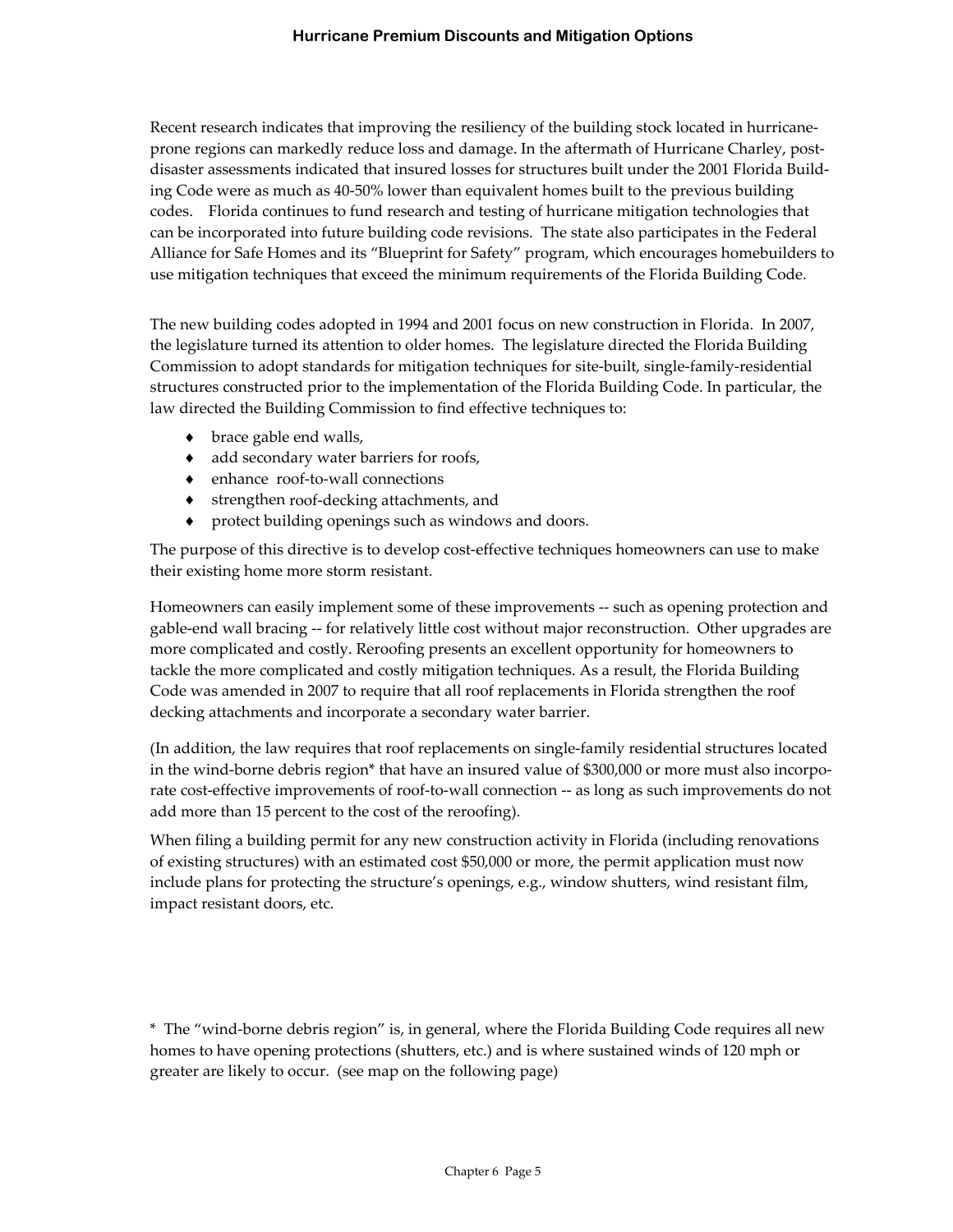



Florida Department of Community Affairs and the Florida Building Commission 2555 Shumard Oak Boulevard, Tallahassee, Florida 32399-2100 Toll Free: 877-FLA-DCA2, Website: http://www.dca.state.fl.us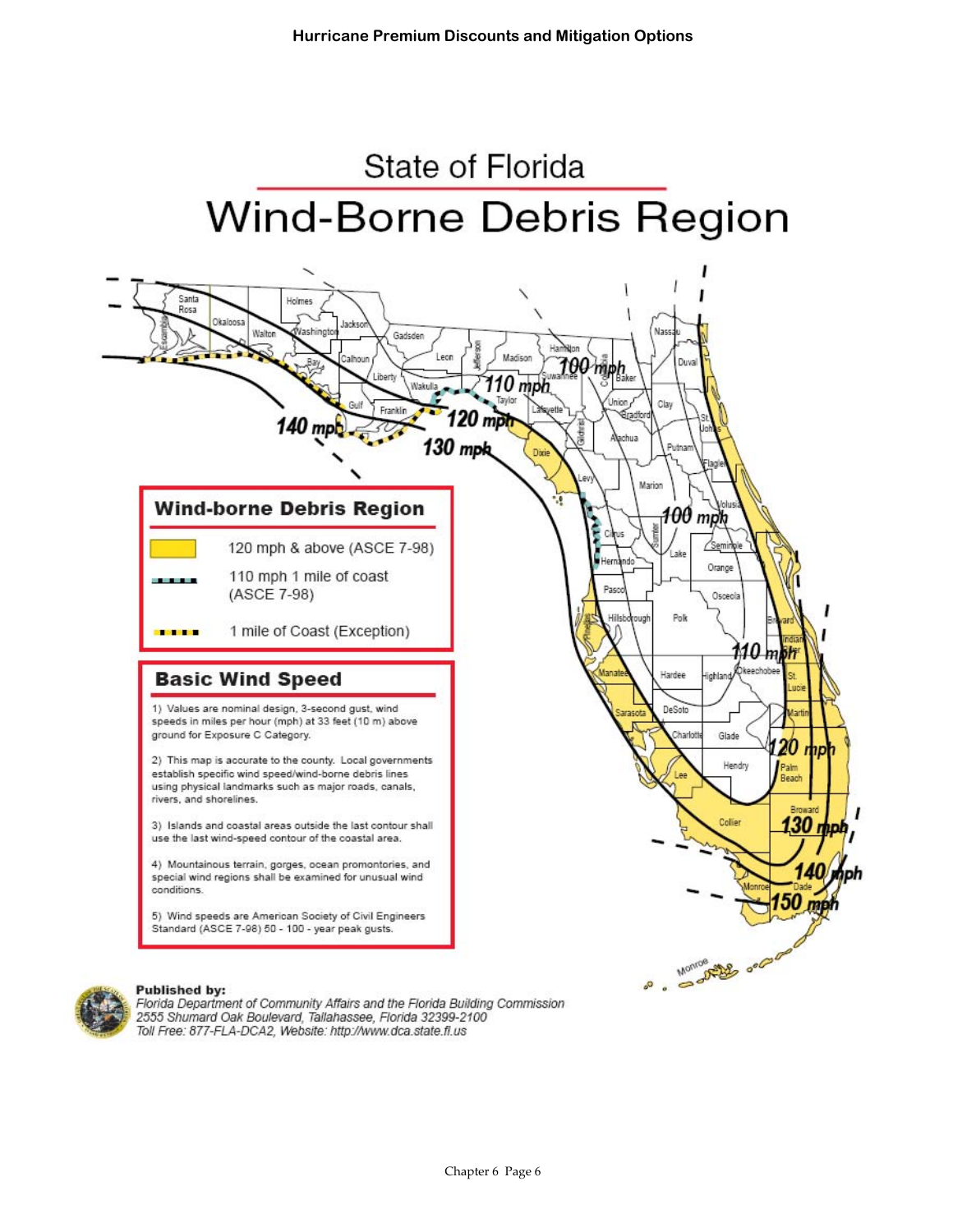# **My Safe Florida Home Program**

In 2006, the Legislature created the Florida Comprehensive Hurricane Damage Mitigation Program and appropriated \$250 million to provide financial incentives and assistance for residential prop‐ erty owners in Florida to retrofit their properties. The goal of the program is to make existing homes less vulnerable to hurricane damage and helping decrease the cost of residential property and casualty insurance. In 2007, the legislature renamed this program "My Safe Florida Home". The Department of Financial Services administers this program with the intent to:

- ♦ Provide free home inspections for at least 400,000 single‐family, residential properties; and
- Provide mitigation grants to at least 35,000 applicants before June 30, 2009.

These two measures comprise the heart of the program, and are intended to go hand in hand. The purpose of the inspections is to identify weaknesses in residential structures that would make them especially vulnerable in a hurricane. The purpose of the grants is to assist the owners of such structures in "mitigating" those weaknesses. The Department delivers these inspection services and grants directly to homeowners, and though partnerships with non‐profit entities and local govern‐ ments.

In addition to the inspections and grants, the Florida Comprehensive Hurricane Damage Mitigation Program is also responsible for developing and implementing a comprehensive and coordinated approach for hurricane damage mitigation in Florida. This includes consumer education and awareness programs, establishing an advisory council with representatives of the insurance, bank‐ ing and construction industries as well as academic researchers; pursuing federal funding of mitigation programs when possible; and authorizing the Department of Financial Services to establish rules to implement the program.

#### *Inspections*

The original mission of the My Safe Florida Home program was to provide free home-retrofit inspections of site-built, single family, residential properties throughout the state. (Please note this excludes mobile homes, manufactured homes, large multi-family structures and commercial properties.)

After a home is inspected, inspectors generate a report that summarizes the results and identifies recommended improvements a homeowner may make to mitigate hurricane damage. The report also provides a range of cost estimates regarding recommended mitigation improvements, as well as premium discounts reflecting the home's current mitigation features and recommended im‐ provements. The report will also specify the home's current and projected wind resistance relative to the Uniform Home Grading Scale (discussed below).

The My Safe Florida Home program also certifies inspection companies (known as "wind certification entities", or WCEs) and individual inspectors to conduct the free inspections. Inspectors must pass a background check and drug test, demonstrate competency and possess at least two year's experience in residential construction or building inspection. The Department also imposes continuing education requirements on certified inspectors. A list of certified WCEs and inspectors is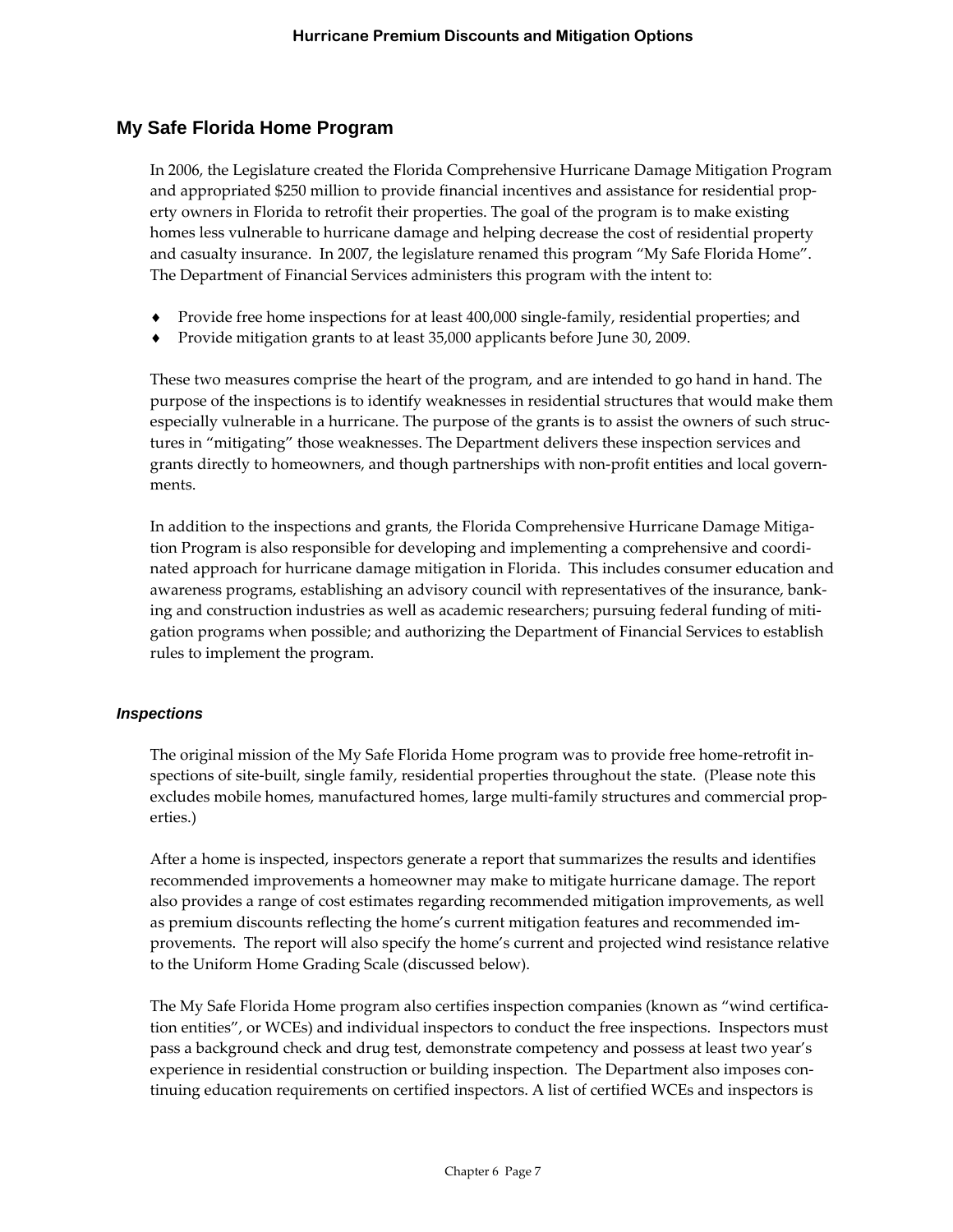posted at the My Safe Florida Home website: www.mysafefloridahome.com

As of March 1, 2009, the program had processed 443,339 inspection applications and completed 399,164 free home inspections in 67 counties at a cost of \$60 million (approximately \$150 per inspec‐ tion). This nearly fulfills its goal to conduct 400,000 inspections. Due to budget constraints in the 2009 legislative session, funding of the free inspections has been suspended. Property owners may still obtain mitigation inspections, at their own expense, in order to qualify for discounted wind‐ storm premiums.

#### *Mitigation Grants*

My Safe Florida Home program also provided matching grants, of up to \$5,000, to homeowners whose residences have been inspected and identified as in need of hurricane mitigation. These mitigation grants are used to encourage single‐family, site‐built, owner‐occupied, residential property owners to retrofit their properties to make them less vulnerable to hurricane damage. The purpose of the grant is to bring the wind resistance of older structures up to the levels required of new construction in the stronger 2001 Florida Building Code. To be eligible for a matching grant a residen‐ tial property must:

- ♦ Be a home for which the building permit application for initial construction was made before March 1, 2002 (i.e., built under the old building codes).
- ♦ Have undergone a hurricane mitigation inspection after May 1, 2007
- ♦ Be a homestead property (i.e., the homeowner's personal residence, not a rental property);
- Be a dwelling with an insured value of \$300,000 or less;
- Be located in the wind-borne debris region. (see map).

A grant from My Safe Florida Home may match the homeowner's contribution to the mitigation expenses – dollar-for-dollar, up to \$5,000. In effect, the grant will cover one-half of the mitigation costs, up to \$10,000. For example, if the total cost to retrofit the property is \$8,000, the homeowner may apply for a \$4,000 grant – with the homeowner footing the remaining half. If total costs were \$12,000, the homeowner would be limited to the maximum grant of \$5,000. Low‐income applicants may apply for non-matching grants, i.e., full reimbursement of mitigation costs up to \$5,000. Residential units in structures housing up to four families (e.g., a duplex or small townhome building) may qualify for a grant, provided all unit owners participate in the mitigation effort.

When recommended by a hurricane mitigation inspection, matching grants may only be used to offset costs for:

- ♦ opening protections (e.g., hurricane shutters);
- ♦ exterior doors, including garage doors and
- ◆ gable-end wall bracing.

As part of the grant application process, My Safe Florida Home may require that improvements be made to all of the structures openings, including exterior doors and garage doors should the De‐ partment determine such additional improvements are necessary to achieve effective mitigation.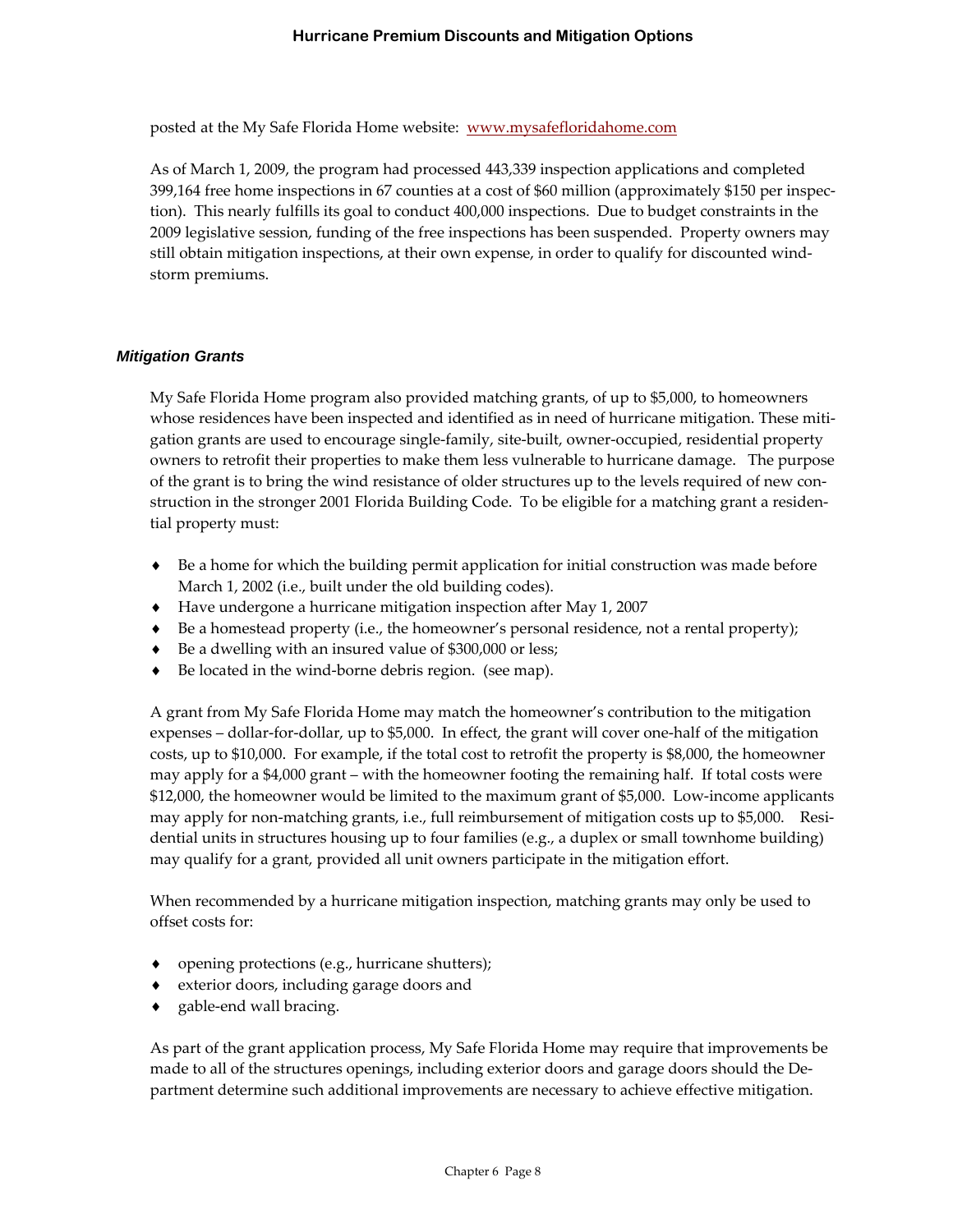Grant applications must contain a signed statement made under penalty of perjury that the applicant has submitted only a single application. Documents which demonstrate compliance with the above criteria must be attached. The My Safe Florida Home program allows homeowners to select from a list of participating licensed contractors to implement the mitigation efforts. Many hurricane mitigation inspectors and WCEs qualified by the My Safe Florida Home program are also qualified mitigation contractors. (As of March 1, 2009, the program has certified 3,321 contractors to perform mitigation under the program.) Homeowners are responsible for securing all required permits and hiring approved licensed contractors to perform the mitigation work. Matching fund grants must also be available to local governments and nonprofit entities for mitigation projects. Grant applications and a list of approved mitigation contractors are available at My Safe Florida Home's website: www.mysafefloridahome.com

As of March 1, 2009, the My Safe Florida Home program received 42,887 grant applications and awarded 40,385 grants totaling \$148 million for hurricane mitigation. Due to budget constraints, funding for the matching grants was discontinued in 2009. The Department anticipates that 32,000 homes will have been retrofitted by the legislature's target date of June 30, 2009. (If applicants awarded a grant do not complete their mitigation efforts and request reimbursement, the Depart‐ ment anticipates that another 2,700 homes could be retrofitted with the unspent grant funds, nearly fulfilling the legislature's goal of 35,000 grants.)

## **Mitigation and Premium Discounts**

In the wake of Hurricane Andrew, the Legislature decided that consumers needed more detailed disclosures regarding their property insurance premiums. Beginning in 1997, insurers were re‐ quired to separate residential property insurance premiums into two components: rates for hurri– cane coverage and rates for all other coverages.

As noted earlier, homes built under the new stronger building codes withstand the impacts of hur‐ ricane force winds much better than those constructed under the state's older code – resulting in fewer and lower claims due to wind damage. One of the fundamental concepts of insurance is that the premium the policyholder pays should relate to the level of risk being insured.

In 2002, the Florida legislature codified that concept into law. It mandated that all windstorm poli‐ cies provide premium discounts ‐‐ on the wind storm component of the premium ‐‐ if the insured property complies with the new stronger building codes. All properties built in Florida after 2001 (1994 in Miami‐Dade or Broward counties) qualify for premium discounts. In addition, older struc‐ tures that have been inspected and judged to meet the new codes' structural requirements are eligible for premium discounts. In most cases, owners of older structures will need to document the property's eligibility for the discount.

Unfortunately few homeowners were aware of the premium discounts and therefore few retrofit‐ ted their properties to take advantage of the cost savings. Beginning in 2005, all carriers offering windstorm coverage in Florida were required to notify their windstorm policy holders of the availability of possible premium discounts, credits or rate reductions. Most insurers simply notified their policy holder of a range of possible discounts based on average conditions throughout the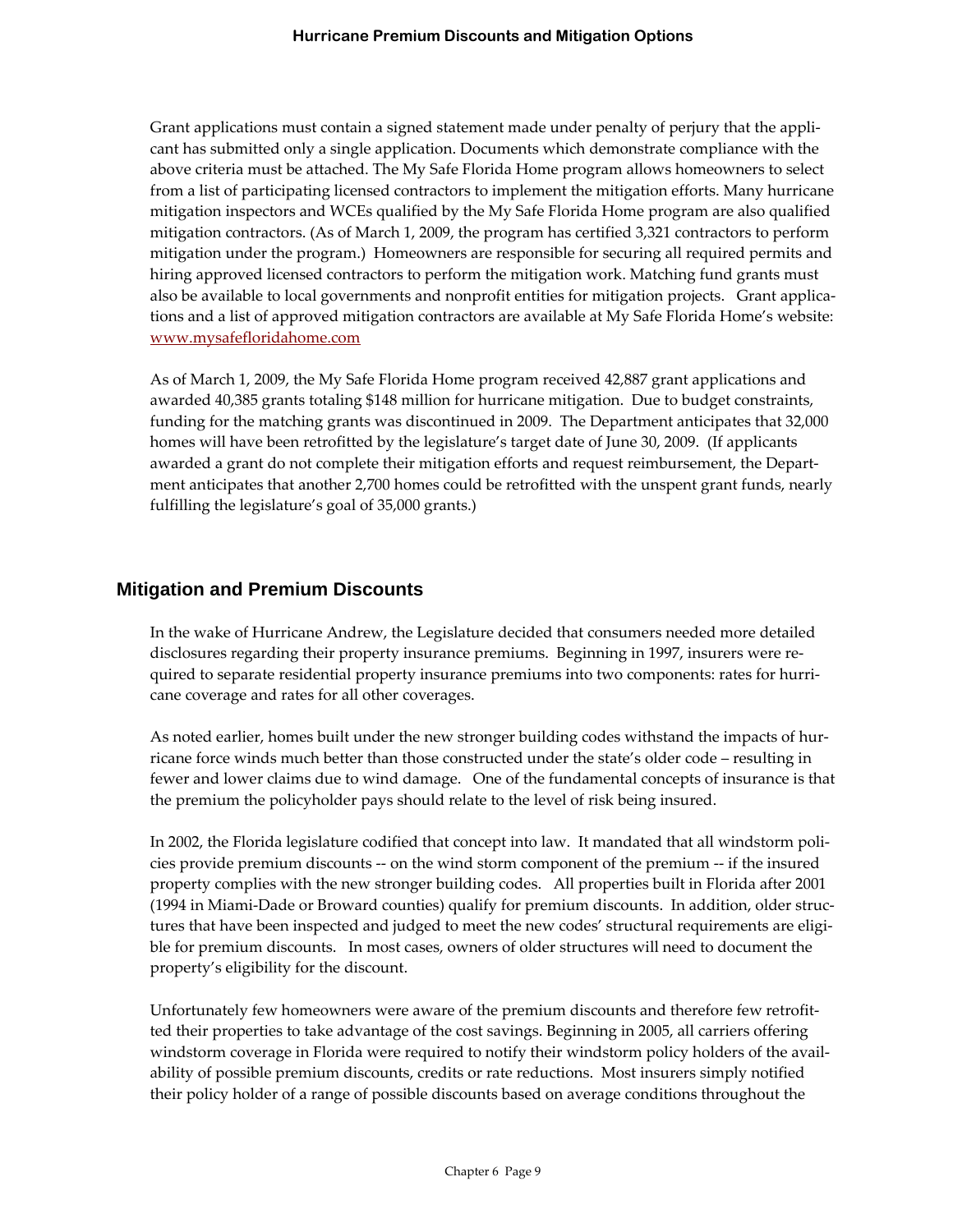state. The Office of Insurance Regulation decided that this notification was too vague to be useful to policy holders.

As of 2007, all carriers must now notify each policy holder of specific discounts available to that policy holder based on the insured property's age, location, structure design and building tech‐ niques, using a standardized form developed by the Office of Insurance Regulation (OIR‐B1‐1655). http://www.floir.com/pdf/OIR-B1-1655.pdf Different carriers may offer different premium discounts, and impose different methods to qualify for those discounts. Some carriers may refund premiums for the current coverage period upon proof of completed mitigation efforts; other carriers may simply reduce future premium payments upon policy renewal. Agents should be aware of the discounts and procedures of the insurers that they represent.

see Illustration on the following page

In 2007, the legislature mandated a "uniform mitigation verification" form that policyholders could file with insurers for the purpose of "factoring discounts for wind insurance." This standardized form (OIR-B1-1802) http://www.floir.com/pdf/OIR-B1-1802.pdf is completed and signed by an approved My Safe Florida Home wind certified entity (WCE) or other person conducting the in‐ spection. The homeowner then submits the verification form to the homeowner's windstorm carrier. The carrier will review this form and determine the premium discounts the policy holder is entitled to, based on the policy rates the company has filed with the Office of Insurance Regulation. Insurers must accept valid a uniform mitigation verification form certified by the Department of Financial Services (through its free mitigation inspection program) or forms signed by:

- ◆ A hurricane mitigation inspector employed by an approved My Safe Florida Home wind certifi– cation entity (WCE);
- ♦ A certified building code inspector;
- ♦ A licensed general or residential contractor;
- ♦ A licensed professional engineer who has passed Building Code Training Program; or
- ♦ A licensed professional architect.

Completed inspection reports remain valid for insurance purposes for a five-year period.

### *Shutter Requirement for Continued Coverage*

Effective January 1, 2009, Citizens Property Insurance Company will no longer insure high‐value homes in the wind-borne debris region unless those homes have opening protections (e.g. shutters, impact resistant glazing, etc.). To be covered by Citizens, a residential structure with an insured value of \$750,000 or more that is located in the wind‐borne debris region must have opening pro‐ tections on **all** openings -- and those protective measures must comply with the Florida Building Code at the time they were installed.

Citizens will not issue new policies to such properties after January 1, 2009, unless they comply with the opening protection requirement. Existing Citizens' policies have an additional six months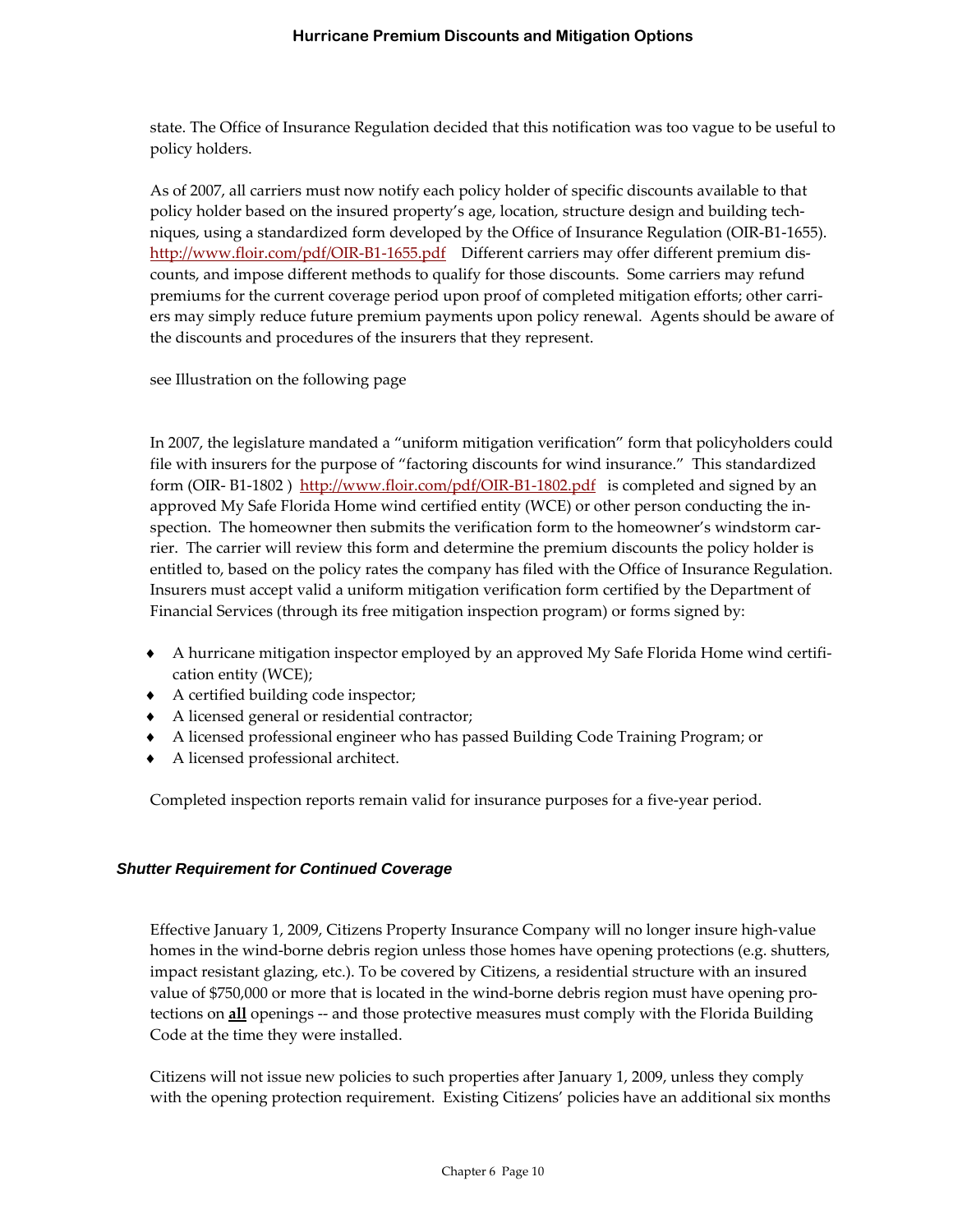# Illustration: **Citizens Premium Discounts for Windstorm Mitigation Construction Features**

| <b>Description</b>                                                                                                                                                                                                                                                                                                                                                                                                                                                                                                                                                                              | <b>Discount</b> |
|-------------------------------------------------------------------------------------------------------------------------------------------------------------------------------------------------------------------------------------------------------------------------------------------------------------------------------------------------------------------------------------------------------------------------------------------------------------------------------------------------------------------------------------------------------------------------------------------------|-----------------|
| 2001 Florida Building Code Compliance (FBC)<br>Homes built in compliance with the 2001 Florida Building Code receive a significant discount as a<br>result of the construction features required by the new code. Citizens requires proof to substantiate<br>the existence of loss mitigation features (Mitigation Affidavits) except for roof shape that is verifiable<br>via a photograph.<br>Citizens will automatically apply the minimum FBC 2001 discount if the dwelling was built on or after<br>January 1, 2002 and documentation is provided that validates the year of construction. | Up to 86%       |
| <b>Roof Shape</b><br>Hip Roof - A roof that is sloped on all four sides like a pyramid.<br>The savings listed above are exclusive of other mitigation devices. Premium credits may be increased<br>when other mitigation devices are installed in conjunction with the above device.                                                                                                                                                                                                                                                                                                            | Up to 47%       |
| <b>Opening Protection</b><br>Shutters or Special/Impact Resistant windows and doors<br>Please note: Dade and Broward counties are eligible for Opening Protection credit if the dwelling was<br>built in 1996 or later and documentation is provided that validates the year of construction.<br>The savings listed above are exclusive of other mitigation devices. Premium credits may be increased<br>when other mitigation devices are installed in conjunction with the above device.                                                                                                      | Up to 44%       |
| <b>Roof Deck Attachment</b><br>6d nails or screws<br>8d nails or screws<br><b>Dimensional lumber</b><br>The savings listed above are exclusive of other mitigation devices. Premium credits may be increased<br>when other mitigation devices are installed in conjunction with the above device.                                                                                                                                                                                                                                                                                               | Up to 9%        |
| <b>FBC Roof Coverings</b><br><b>Asphalt shingles</b><br>Clay or concrete tiles<br><b>Metal panels</b><br>The savings listed above are exclusive of other mitigation devices. Premium credits may be increased<br>when other mitigation devices are installed in conjunction with the above device.                                                                                                                                                                                                                                                                                              | Up to 11%       |
| <b>Roof Covering</b><br><b>Asphalt shingles</b><br>Clay or concrete tiles<br><b>Metal panels</b><br>The savings listed above are exclusive of other mitigation devices. Premium credits may be increased<br>when other mitigation devices are installed in conjunction with the above device.                                                                                                                                                                                                                                                                                                   | Up to $11\%$    |
| <b>Roof to Wall Connectors</b><br><b>Clips</b><br><b>Single or Double Wraps</b><br><b>Toe Nails/Screws</b><br><b>Structurally Connected</b><br>Other roof to wall connectors<br>The savings listed above are exclusive of other mitigation devices. Premium credits may be increased<br>when other mitigation devices are installed in conjunction with the above device.                                                                                                                                                                                                                       | Up to 35%       |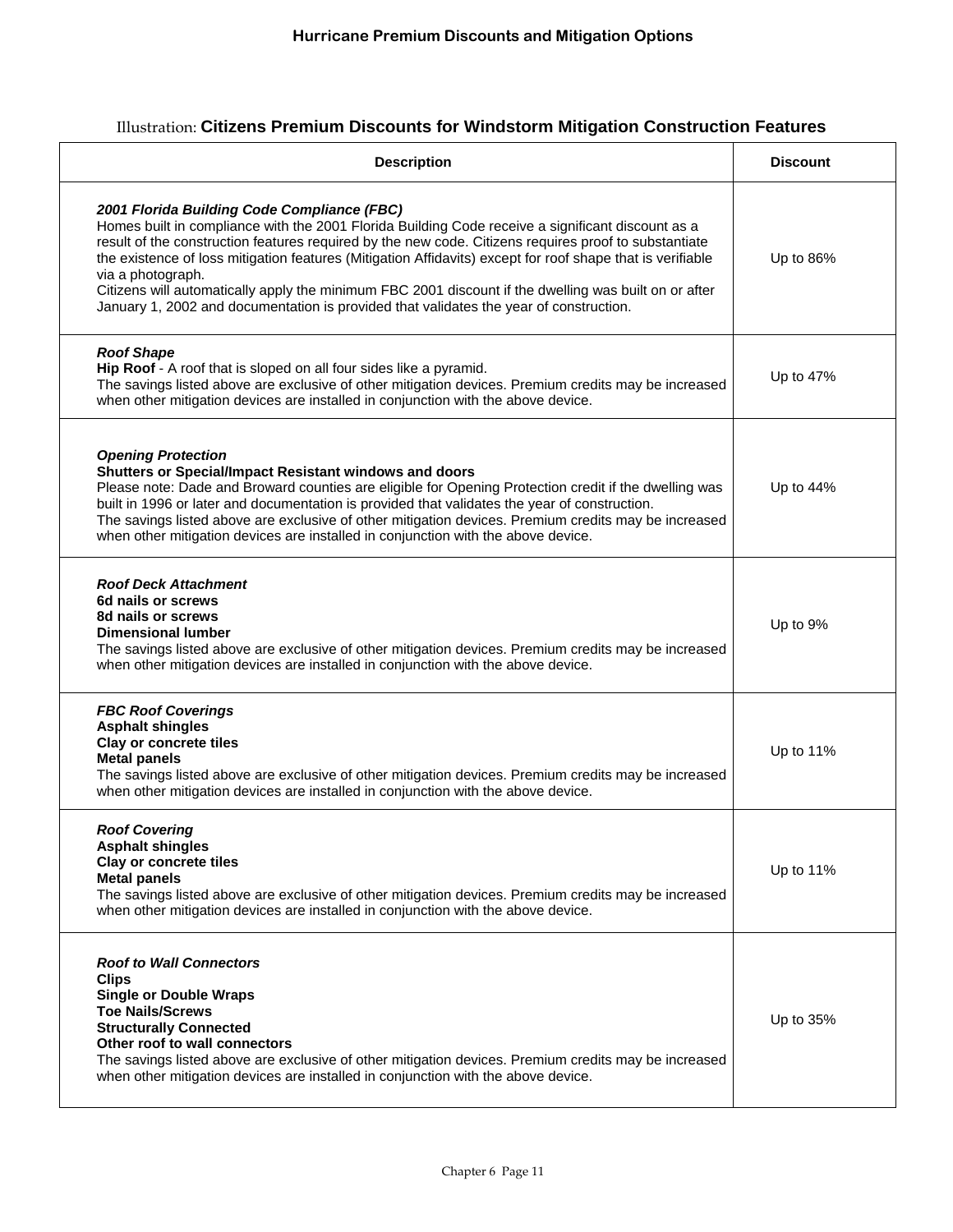to comply. Letters of notification were sent to of existing policy holders on January 1, 2009, giving them six months to verify compliance with the new requirement. Non-renewals of existing policies will begin on June 30, 2009, unless the property is in compliance at that time.

If the coverage value of a currently-insured property in a wind-borne debris area increases above \$750,000 ‐‐ for example, due to remodeling or an addition ‐‐ then that policy becomes subject to these requirements. Citizens will notify such insureds of the opening protection requirement by letter 90 days after renewal. If Citizens does not receive verification of adequate opening protections within 90 days of that letter, the insured will receive a non-renewal notice, which will give the insured six more months to meet this new requirement.

Please note that only homes with "Hurricane" rated openings are eligible for continued Citizen's coverage in Miami‐Dade and Broward counties. Citizens will accept other types of opening protec‐ tions for homes located in elsewhere in the wind‐borne debris region.

| Opening<br><b>Protections:</b> |                                                                                                                       | <b>Eligible for Citizen's</b><br>coverage in |                       |
|--------------------------------|-----------------------------------------------------------------------------------------------------------------------|----------------------------------------------|-----------------------|
|                                |                                                                                                                       | Miami-Dade<br>and Broward<br>counties        | in rest of<br>Florida |
| "Hurricane" rated              | All exterior openings are-<br>protected by protections<br>rated "Hurricane"                                           | yes                                          | yes                   |
| "Glaze" rated                  | All glazed openings are pro-<br>tected by glass rated "glaze"                                                         | no                                           | yes                   |
| "Basic" rated                  | All <b>glazed</b> openings are pro-<br>tected by glass rated "basic"                                                  | no                                           | yes                   |
| <b>Wood Panels</b>             | All exterior openings are<br>protected by plywood or<br>OSB that meets 2004 Florida<br><b>Building Code standards</b> | no                                           | yes                   |
| Not Rated                      | Exterior protections were<br>manufactured prior to 1994<br>or wood panels do not meet<br>FBC standards                | no                                           | no                    |
| No opening<br>protections      |                                                                                                                       | no                                           | no                    |

Although this new requirement applies only to state‐administered Citizens' policies on high‐value homes located in wind-borne debris areas – other private windstorm carriers will most likely adopt similar requirements in their policy language.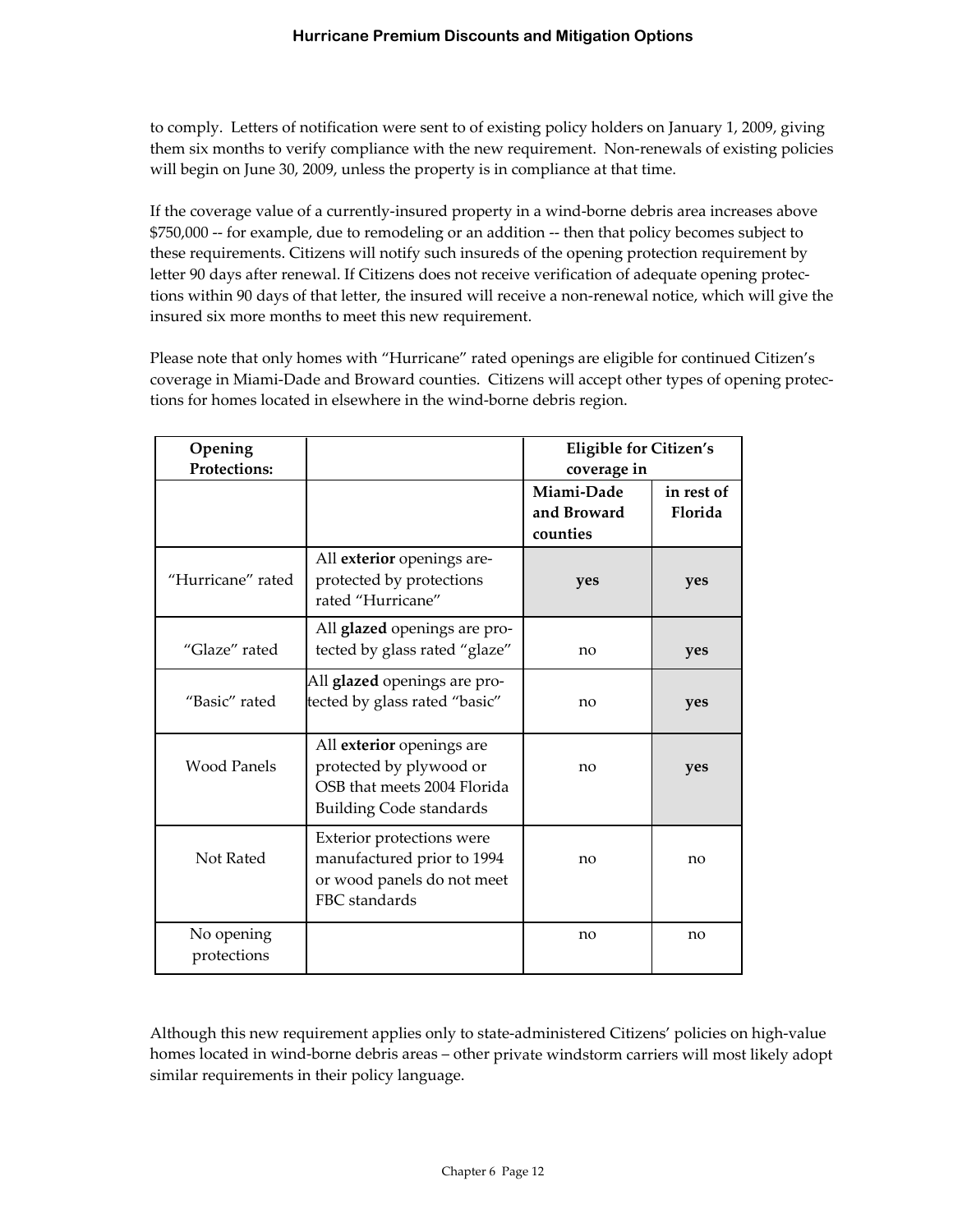# **Uniform Home Grading Scale**

In 2006, the Florida Legislature ordered the Office of Insurance Regulation to develop an "objective rating system" that will allow homeowners to evaluate the relative ability of Florida properties to withstand the wind load from a hurricane. In 2007, the legislature amended that mandate, requiring the Financial Services Commission adopt a "uniform home grading scale".

As a result, the Office of Insurance Regulation, working with the University of Florida and a pri‐ vate consulting company, designed and tested a rating system. An advisory board of experts from the public and private sectors oversaw system's development and gave its unanimous approval. The rating system is based largely on research done on single‐family, site‐built homes from 2001 to 2002 ‐‐ and is not accurate when applied to manufactured housing or multifamily structures. The Financial Services Commission adopted the rating system on November 1, 2007, renaming it the Uniform Home Grading Scale (UHGS).

The Uniform Home Grading Scale produces scores between 1 and 100 and measures the relative ability of a structure to withstand the forces associated with a sustained hurricane or severe tropical storm. The UHGS currently does not produce scores of 100 at the top of the scale, as it has been de‐ signed to accommodate future building code improvements and implementation of "code‐plus" mitigation techniques. The UHGS takes into account the construction features of the home, the wind zone location of the home, and the terrain surrounding the home. In evaluating the home itself, eight primary wind resistive building features are considered:

- Roof Shape (Hip and Other)
- Secondary Water Resistance
- Roof Cover (whether meeting the stronger Florida Building Code requirements)
- Roof Deck Attachment (using three levels of strength)
- Roof‐Wall Connection (using four levels of strength)
- Opening Protection (using three levels of protection for wind-borne debris)
- Number of Stories
- Roof Covering Type (tile and non-tile)

In addition to these eight primary elements, the UHGS considers eleven secondary factors in its evaluation of the structure: dimensional lumber deck, masonry walls, reinforced masonry walls, opening coverage, unbraced gable ends, foundation restraint, reinforced concrete roof deck inte‐ gral with reinforced concrete or reinforced masonry walls, soffits, vinyl siding, and the leak poten‐ tial of doors, windows and skylights.

Because the home's construction, location, and surrounding terrain are considered in the final rating, a score rendered by the scale can be interpreted consistently across the state regardless of wind zone location. In more severe wind zones a home will need to have stronger construction features to achieve a high score than a home located in a milder wind zone. Homes built to comply with the 2001 Florida Building Code (or later) will receive a score between 40 and 90, with "code plus" im‐ provements and effective loss mitigation efforts raising the score within that range.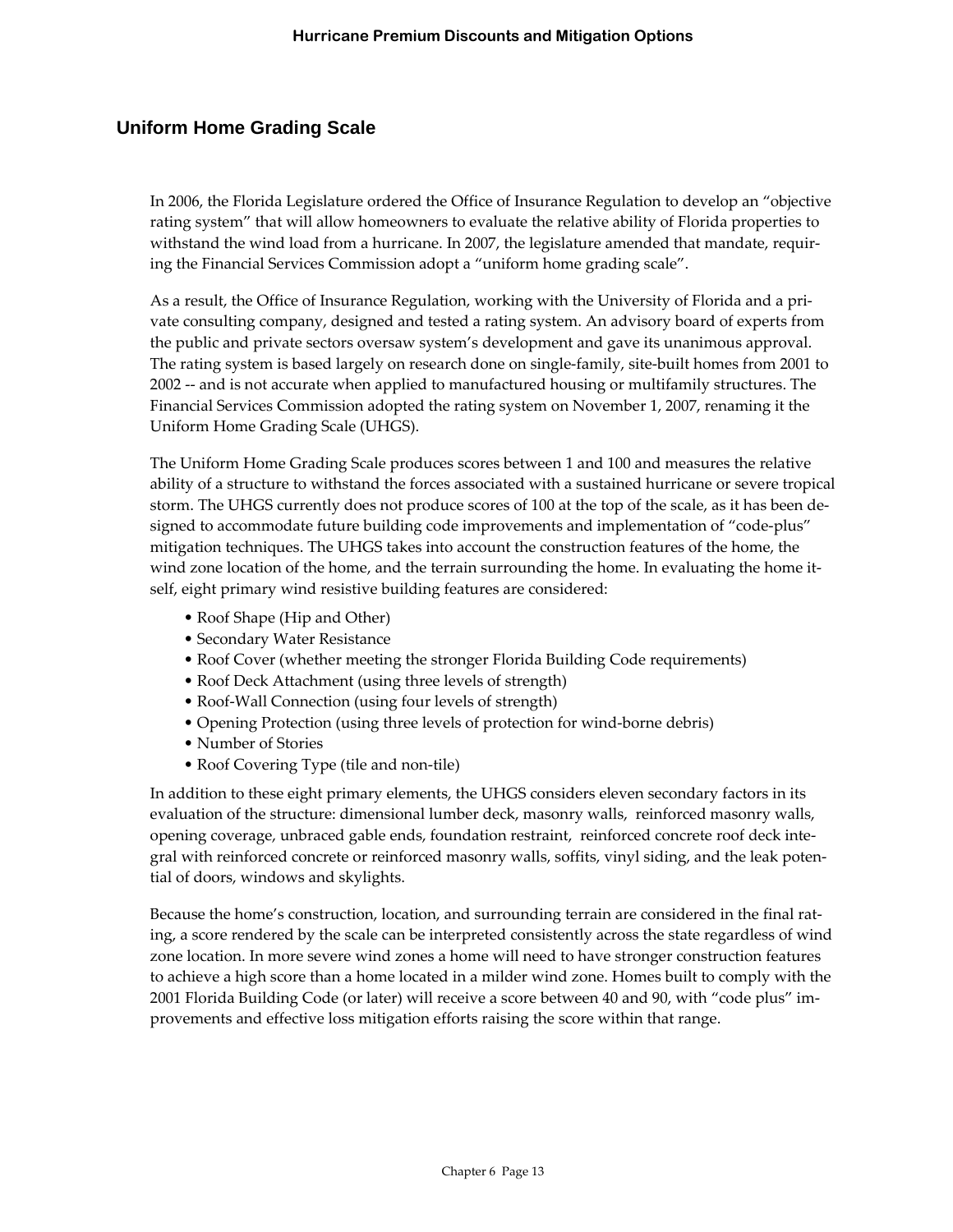#### *Other Uses of the Uniform Home Grading Scale*

#### **Real Estate Closings**

Beginning in 2011, all purchasers of residential property located in the wind-borne debris region must be informed of the structure's rating under the Uniform Home Grading Scale. In other words, sellers of such property will have to complete a valid wind storm inspection prior to closing the transaction. The property's rating under the Uniform Home Grading Scale must be included in the contract of sale or as a separate document attached to the contract. The Financial Services Commission may adopt rules, consistent with other state laws, to administer this section, including the form of the disclosure and the requirements for the windstorm mitigation inspection or report that is required for purposes of determining the Uniform Home Grading Scale.

#### **Premium Rate Filings**

By February 2011, the Office of Insurance Regulation will propose a method to correlate wind mitigation discounts, credits or other rate differentials with the structure's Uniform Home Grading Scale rating. The goal is to provide homeowners and potential homebuyers with a consistent, state‐ wide method to determine the approximate cost of windstorm insurance.

By October 2011, the Financial Services Commission must adopt final rules directly tying the Uni‐ form Home Grading Scale to an insurer's rate filings for residential property insurance discounts, credits or other rate differentials. The rules may establish minimum rate differentials that all insur‐ ers must offer. All rate differentials must be consistent with generally accepted actuarial principles and wind‐loss mitigation studies. The final rules must allow a period of at least 2 years after the effective date of the revised mitigation discounts, credits, or other rate differentials for a property owner to obtain an inspection or otherwise qualify for the revised credit, during which time the insurer shall continue to apply the mitigation credit that was in effect immediately prior to the effective date of the revised credit.